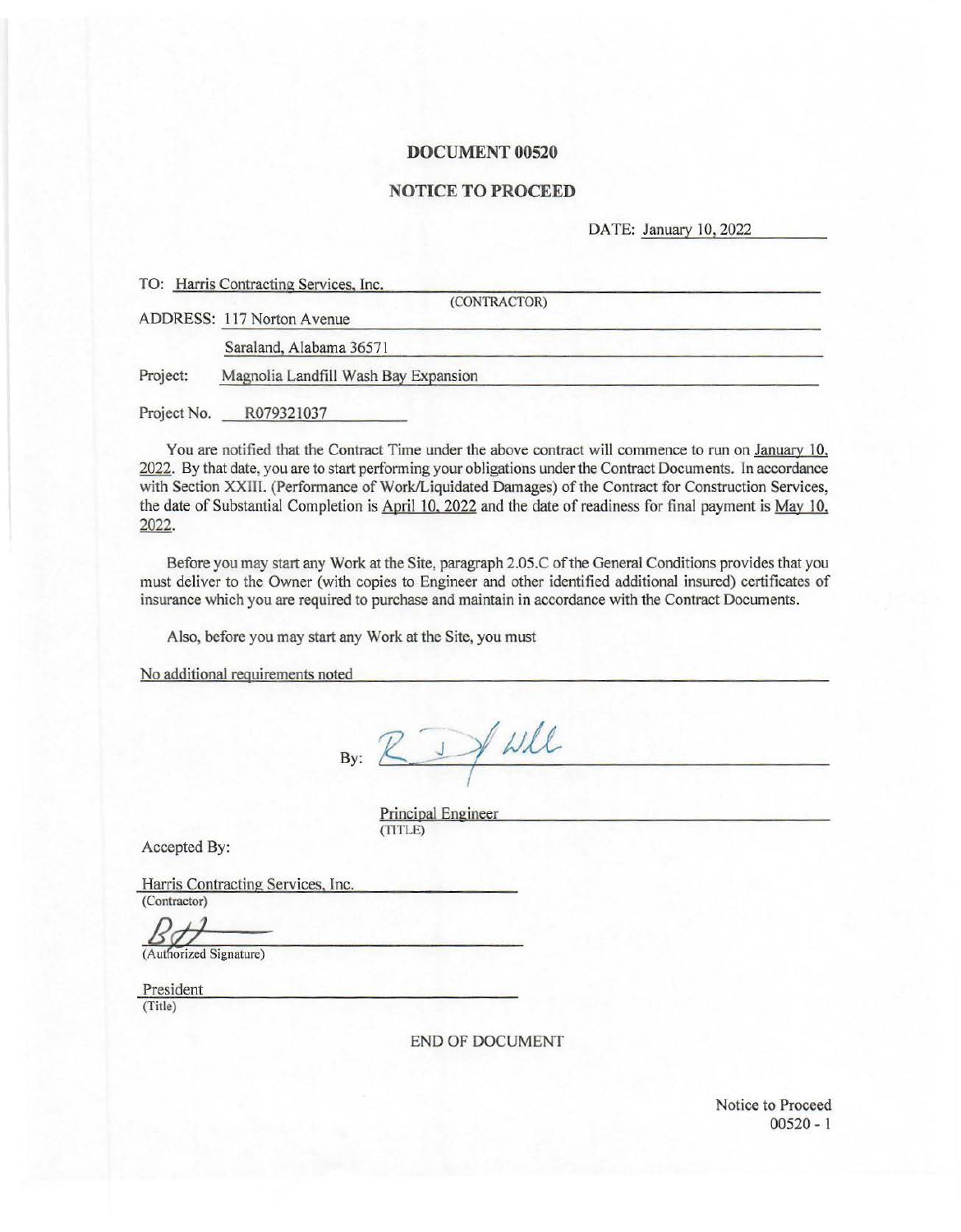State of Alabama (b) County of Baldwin )

#### **CONTRACT FOR CONSTRUCTION SERVICES**

This **Contract for Construction Services** is made and entered into by and between the County of Baldwin (hereinafter called "COUNTY"), acting by and through its governing body, the Baldwin County Commission, and Harris Contracting Services, Inc. (hereinafter referred to as "PROVIDER").

The bid specifications are fully set forth as part of this contract.

## **WITNESSETH:**

**Whereas,** the Baldwin County Commission has authorized staff to solicit bids for the construction of the **Magnolia Landfill Wash Bay Expansion;** and

**Whereas,** the Baldwin County Commission desires to award this Contract for Construction Services.

**NOW, THEREFORE,** in consideration of the premises and the mutual covenants herein contained, the sufficiency of which being hereby acknowledged, PROVIDER and COUNTY do hereby agree as follows:

- **I.** Definitions. The following terms shall have the following meanings:
	- i. COUNTY: Baldwin County, Alabama.
	- ii. COMMISSION: Baldwin County Commission.
	- iii. PROVIDER: Harris Contracting Services, lnc.
- **II.** Obligations Generally. The COUNTY hereby retains, and the PROVIDER agrees to perform for the COUNTY, those construction services as hereinafter set forth. This document shall serve as the binding contract for the services of PROVIDER. PROVIDER shall be on standby upon full execution of this contract. PROVIDER shall immediately commence performance of the services outlined herein upon issuance of a Notice to Proceed by the Baldwin County Commission. All work shall be commenced and completed in a timely manner as, and at the times, herein set out.
- **Ill.** Recitals Included. The above recitals and statements are incorporated as part of this Agreement and shall have the effect and enforceability as all other provisions herein.
- **IV.** Governing Law. This Contract in all respects, including without limitation its formation, validity, construction, enforceability and available remedies, shall be governed by the laws of the State of Alabama, without regard to Alabama conflict of law principles.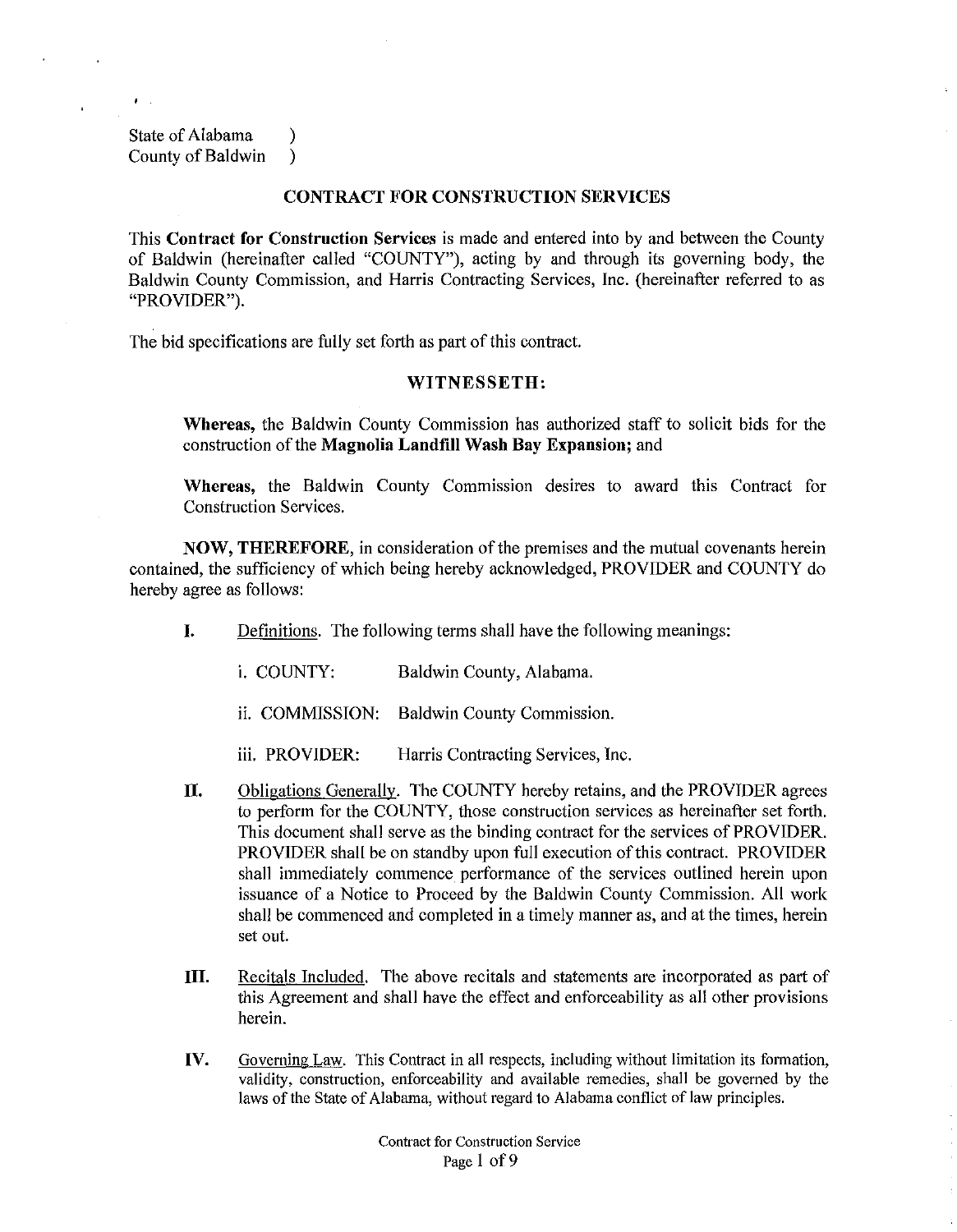- V. Professional Qualifications. For the purpose of this contract, the PROVIDER represents and warrants to the COUNTY that it and any and all agents, assigns and subcontractors retained by it to perform work required by this contract possesses the professional, technical, and administrative personnel with the specific experience and training necessary to provide the services required herein.
- VI. No Prohibited Exclusive Franchise. The COUNTY neither perceives nor intends, by this Contract, a granting of an exclusive franchise or violation of Art. I, Section 22 of the Alabama Constitution.
- VII. Representation/Warranty of Certifications, Etc. PROVIDER represents and warrants that PROVIDER is presently certified, licensed and otherwise permitted under all necessary and applicable laws and regulations to perform the services herein, and that PROVIDER shall renew, maintain, and otherwise ensure that all such certifications, licenses, and permits are current and valid, without interruption, for and through completion of the services. The representation and warranty aforesaid is a material inducement to the COUNTY in entering this Contract, and the parties agree that the breach thereof shall be deemed material at the County's option.
- VIII. Legal Compliance. PROVIDER shall at all times comply with all applicable Federal, State, local and municipal laws and regulations.
- IX. Independent Contractor. PROVIDER acknowledges that it is an independent contractor, and PROVIDER shall at all times remain as such in performing the services under this Contract. PROVIDER is not an employee, servant, partner, or agent of the COUNTY and has no authority, whether express or implied, to contract for or bind the COUNTY in any manner. The parties agree that PROVIDER shall be solely responsible for and shall have full and unqualified control over developing and implementing its own means and methods, as it deems necessary and appropriate in providing the aforementioned services, and that the COUNTY's interests herein are expressly limited to the results of said services. PROVIDER is not entitled to unemployment insurance benefits, and PROVIDER is responsible for and obligated to pay any and all federal and state income tax on any monies paid pursuant to this Contract.
- X. No Agency Created. It is neither the express nor the implied intent of PROVIDER or COUNTY to create an agency relationship pursuant to this Agreement; therefore, the PROVIDER does not in any manner act on behalf of COUNTY and the creation of such a relationship is prohibited and void.
- XI. Unenforceable Provisions. If any one or more of the provisions contained herein shall, for any reason, be held to be invalid, illegal or unenforceable in any respect, then such provision or provisions shall be deemed severable from the remaining provisions hereof, and such invalidity, illegality or unenforceability shall not affect any other provision hereof. This Agreement shall be construed as if such invalid, illegal or unenforceable provision had never been contained herein.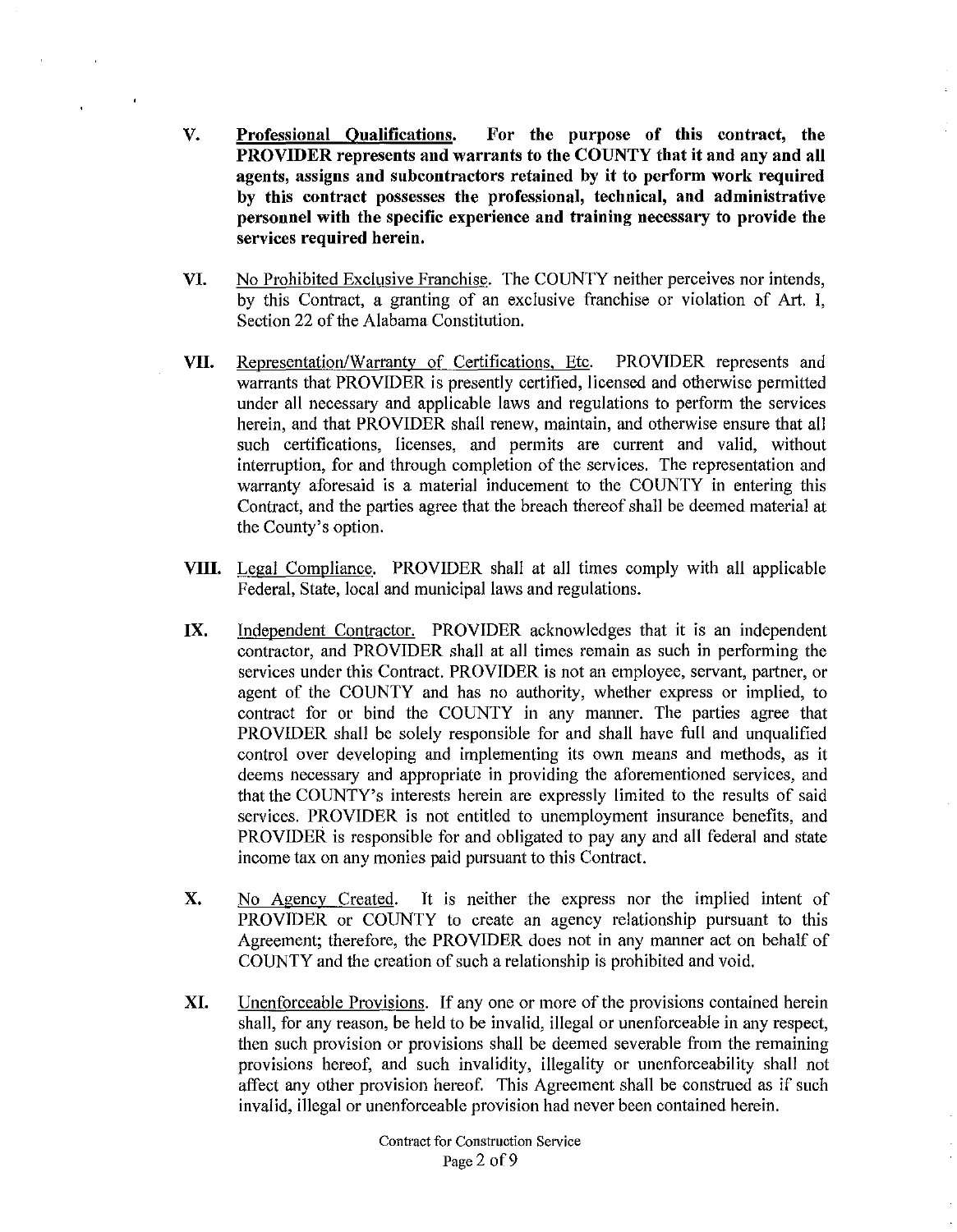- **XII.** Entire Agreement. This agreement represents the entire and integrated agreement between COUNTY and PROVIDER and supersedes all prior negotiations, representations, or agreements, either written or oral. This agreement may be amended only by written instrument signed by all parties.
- **XIII.** Failure to Strictly Enforce Performance. The failure of the COUNTY to insist upon the strict performance of any of the terms, covenants, agreements and conditions of this Contract shall not constitute, and shall never be asserted by PROVIDER as constituting, a default or be construed as a waiver or relinquishment of the right of the COUNTY to thereafter enforce any such term, covenant, agreement, or condition, but the same shall continue in full force and effect.
- **XIV.** Assignment. This Contract or any interest herein shall not be assigned transferred or otherwise encumbered by PROVIDER without the prior written consent of the COUNTY, which may be withheld or granted in the sole discretion of the COUNTY.
- XV. Ownership of Documents/Work. The COUNTY shall be the owner of all copyright or other intellectual property rights in reports, documents and deliverables produced and paid for under this Contract, and to the extent permitted by Alabama law, any such material may be reproduced and reused at the discretion of the COUNTY without payment of further consideration. PROVIDER shall not transfer, disclose, or otherwise use such information for any purpose other than in performance of the services hereunder, without the COUNTY's prior written consent, which may be withheld or granted in the sole discretion of the COUNTY.
- **XVI.** Notice. Notice required herein shall be in writing, unless otherwise allowed, and said notice shall be deemed effective when received at the following addresses:
- PROVIDER: Harris Contracting Services, Inc. c/o Mr. Brian Harris, President 117 Norton Avenue Saraland, Alabama 36571
- COUNTY: Baldwin County Commission c/o Chairman 312 Courthouse Square, Suite 12 Bay Minette, AL 36507
- **XVII.** Services to be Rendered. PROVIDER is retained by the COUNTY as a licensed and qualified contractor. The general scope of work for the services will encompass the following activities and shall include all the terms and conditions of the Specifications and Contract Documents entitled Magnolia Landfill Wash Bay Expansion dated May 2021, the same being expressly incorporated herein by reference, and without limitations will encompass: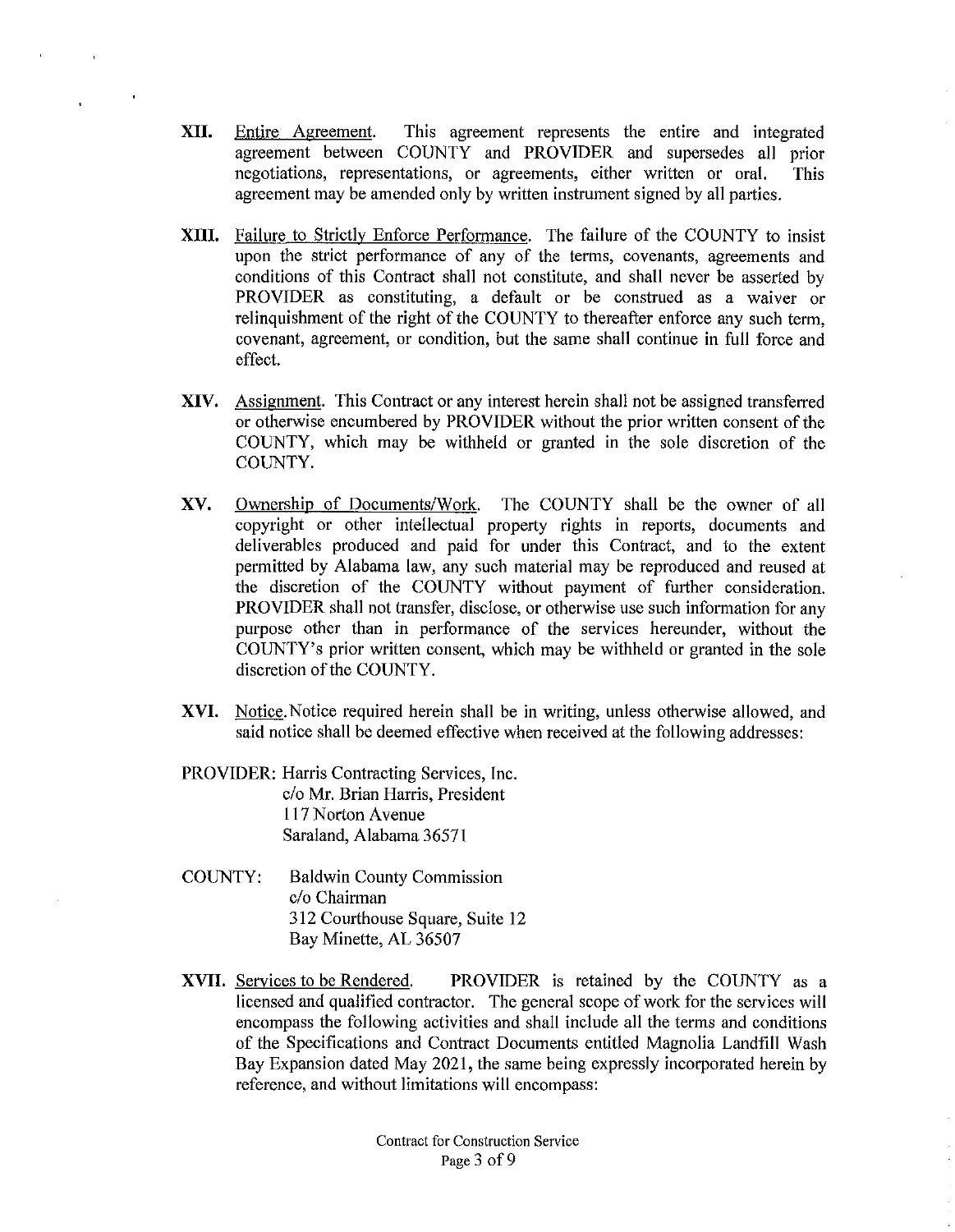The work consists of properly performing the following tasks in accordance with the plans, specifications, regulations, codes, and good engineering and construction practices:

The work to be performed by the Contractor under this Contract generally consists of the following tasks in the order shown:

Construction of a Wash Bay Expansion and related appurtenances.

PROVIDER will provide ongoing communications with COUNTY regarding this service, including updates, emails and etc. as requested. Additionally, PROVIDER will meet with COUNTY as needed or requested.

PROVIDER is responsible for the professional quality, technical accuracy, timely completion and coordination of all services furnished by or in relation to this Contract.

PROVIDER represents and warrants that its services shall be performed within the limits and standards provided by the COUNTY, in a manner consistent with the level of care and skill ordinarily exercised by similar providers under similar circumstances at the time the services are performed.

**XVIII.** General Responsibilities of the COUNTY.

**i.** The COUNTY shall provide reasonable notice to PROVIDER whenever the COUNTY actually observes or otherwise actually becomes aware of any development that affects the scope or time of PROVIDER's services hereunder or any defect or nonconformance in the work of PROVIDER.

**ii.** The COUNTY shall pay to PROVIDER the compensation as, and subject to the terms, set out below.

**XIX.** Termination of Services. The COUNTY may terminate this contract, with or without cause or reason, by giving ten (10) days written notice of such to the other party. Upon receipt of such notices, PROVIDER shall discontinue its work to the extent specified in the notice.

In the event of termination, the COUNTY shall pay PROVIDER for all services satisfactorily rendered, and for any expenses deemed by COUNTY to be a reimbursable expense incurred pursuant to this Contract and prior to the date of termination.

XX. Compensation Limited. The compensation to be paid to the PROVIDER shall be the full compensation for all work performed by PROVIDER under this Contract. Any and all additional expenditures or expenses of PROVIDER, not listed in full within this Contract, shall not be considered as a part of this Agreement and shall not be demanded by PROVIDER or paid by COUNTY.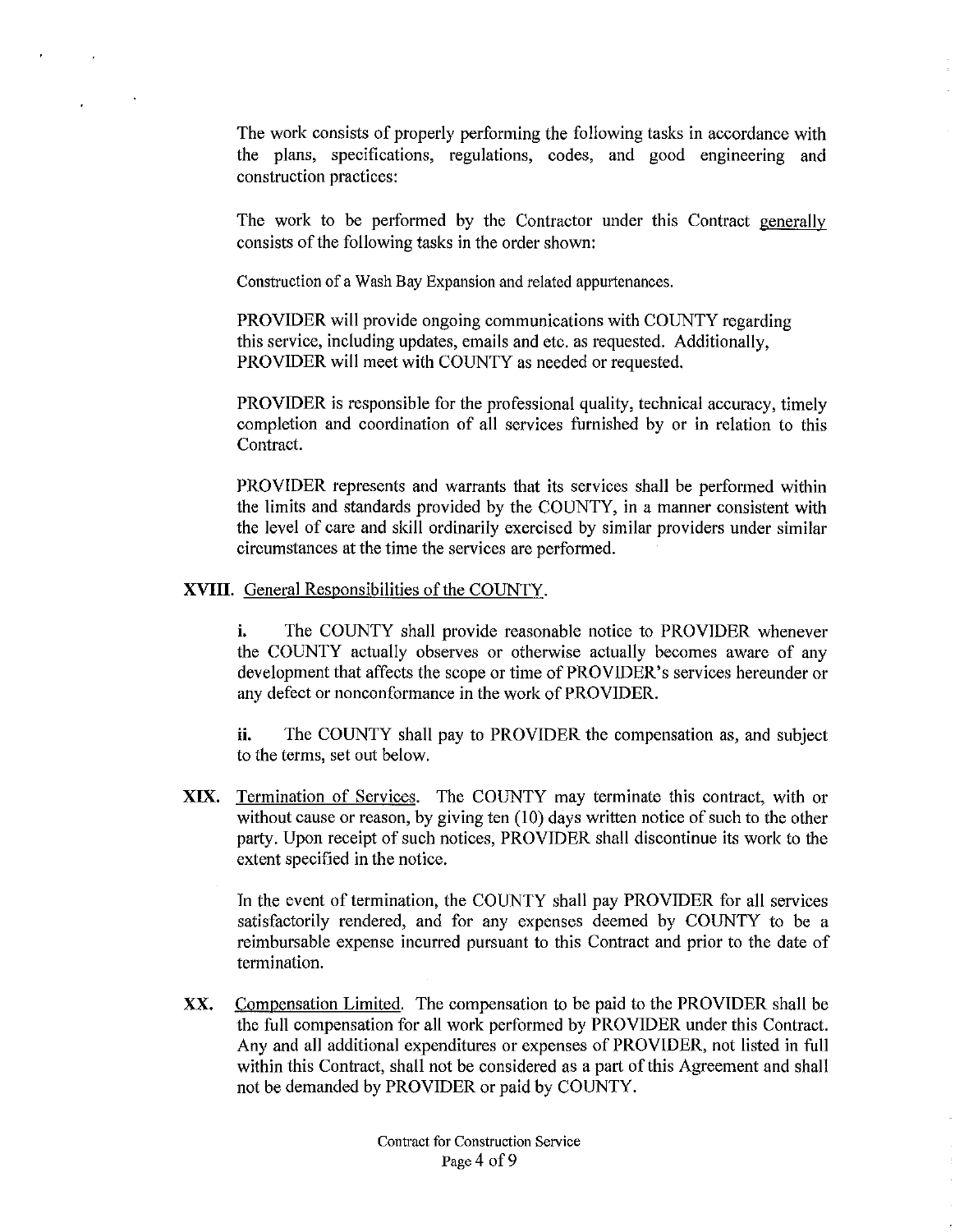- **XXI.** Direct Expenses. Compensation to PROVIDER for work shall be paid **on a unit price basis as identified in the Bid Form submitted by the PROVIDER dated July 12, 2021.** Said compensation shall be all inclusive, including without limitation, reimbursement of all cost, incidentals and operating expense associated with those directly engaged in performance of the requested services.
- **XXII.** Method of Payment. PROVIDER shall submit invoices to the COUNTY for payment for work performed. Such invoice shall be accompanied by a detailed account of compensation to be paid PROVIDER.

Payment shall be made by the COUNTY within thirty (30) days of the approval of the invoice submitted by the PROVIDER. The COUNTY agrees to review and approve invoices submitted for payment in a timely manner.

## **XXIII.** Performance of Work/Liguidated Damages.

## **i.** *Time of the Essence*

All time limits for Milestones, if any, Substantial Completion, and completion and readiness for final payment as stated in the Contract Documents are of the essence of the Contract.

#### **ii.** *Days to Achieve Substantial Completion and Final Payment*

A. The Work will be substantially completed in **ninety (90)** calendar days from date all submittals are approved.

B. The contract commences to run as provided in paragraph 2.03 of the General Conditions, and project shall be completed and ready for final payment in accordance with paragraph 14.07 of the General Conditions within **one hundred twenty (120)** calendar days after the date when the Contract Time commences to run.

#### **iii.** *Liquidated Damages*

CONTRACTOR and OWNER recognize that time is of the essence of this Agreement and that OWNER will suffer financial loss if the Work is not completed within the Time specified above, plus any extensions thereof allowed in accordance with Article 12 of the General Conditions. The parties also recognize the delays, expense, and difficulties involved in proving in a legal or arbitration proceeding the actual loss suffered by OWNER if the Work is not completed on time. Accordingly, instead of requiring any such proof, OWNER and CONTRACTOR agree that as liquidated damages (but not as a penalty), of **\$550.00** shall be paid by Contractor for each day beyond the agreed upon substantial completion date for each day that expires after the time specified for Substantial Completion until the Work is substantially complete. After Substantial Completion, if CONTRACTOR shall neglect, refuse, or fail to complete the remaining Work within the Contract Time or any proper extension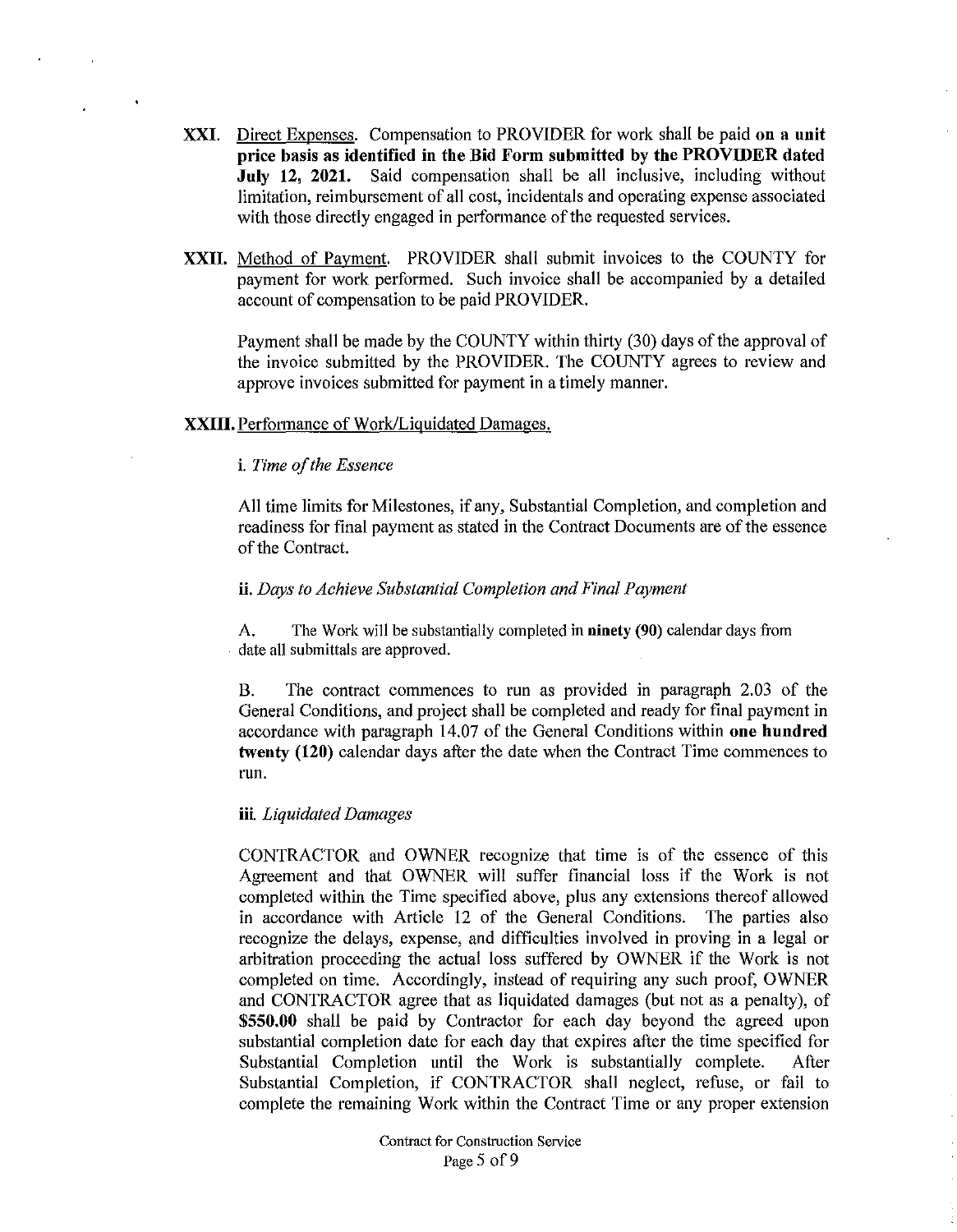thereof granted by OWNER, CONTRACTOR shall pay OWNER for each day that expires after the time specified in paragraph 4.02 for completion and readiness for final payment until the Work is completed and ready for final payment.

- **XXIV.** Force Majeure. The Parties hereto shall incur no liability to the other if performance becomes impossible or impracticable by reason of an event or effect that the parties could neither have anticipated nor controlled. This allowance shall include both an act of nature and acts of third parties. Any costs that would otherwise be incurred and/or necessitated by the provisions herein shall be alleviated for either party by such event or effect.
- XXV. Indemnification. Provider shall indemnify, defend and hold County and its affiliates, employees, agents, and representatives (collectively "County") harmless from and against any and all claims, demands, liabilities, damages, losses, judgments, costs, and expenses including, without limitations, attorneys' fees, for any and all personal injury (including death) and property damage of any kind or nature whatsoever, incurred by, asserted against, or imposed upon County, as a result of or in any manner related to provision of services hereunder, or any act or omission, by Provider. This indemnification shall survive the expiration or termination of this agreement.
- **XXVI.** Number of Originals. This Agreement shall be executed with three originals, both of which are equally valid as an original.
- **XXVII:** Insurance: Prior to performing services pursuant to this Agreement,
	- Provider shall carry, with insurers satisfactory to County, throughout the term of hereof, Auto Liability Insurance, including owned, hired and nonowned vehicles, with limits of not less than \$1,000,000, combined single limit, for both bodily injury liability and property damage liability each occurrence. Commercial General Liability Insurance, including all contractual liability hereunder, with limits not less than \$1,000,000, combined single limit, for both bodily injury liability and property damage liability each occurrence, and Worker's Compensation Insurance, meeting the statutory limits of the State of Alabama and Employer's Liability Insurance fully covering all employees and supervisors participating in the work at the subject property site. All liability insurance shall name the County as an additional insured. Prior to commencing operations hereunder, a Certificate of Insurance evidencing such coverage, satisfactory to County, shall be furnished to County, which shall specifically state that such insurance shall provide for at least ten  $(10)$  days' notice to County in the event of cancellation, termination or any change in such insurance policies. The workers compensation certificate shall bear an endorsement clearly evidencing a waiver of the right of subrogation against County and County Representatives. Should Provider fail to furnish current evidence upon demand of any insurance required hereunder, or in the event of cancellation, termination or change in any such insurance, County may, at its option, suspend this Agreement until insurance is obtained, terminate this Agreement immediately without further action, or hold Provider in material default and pursue any and all remedies available.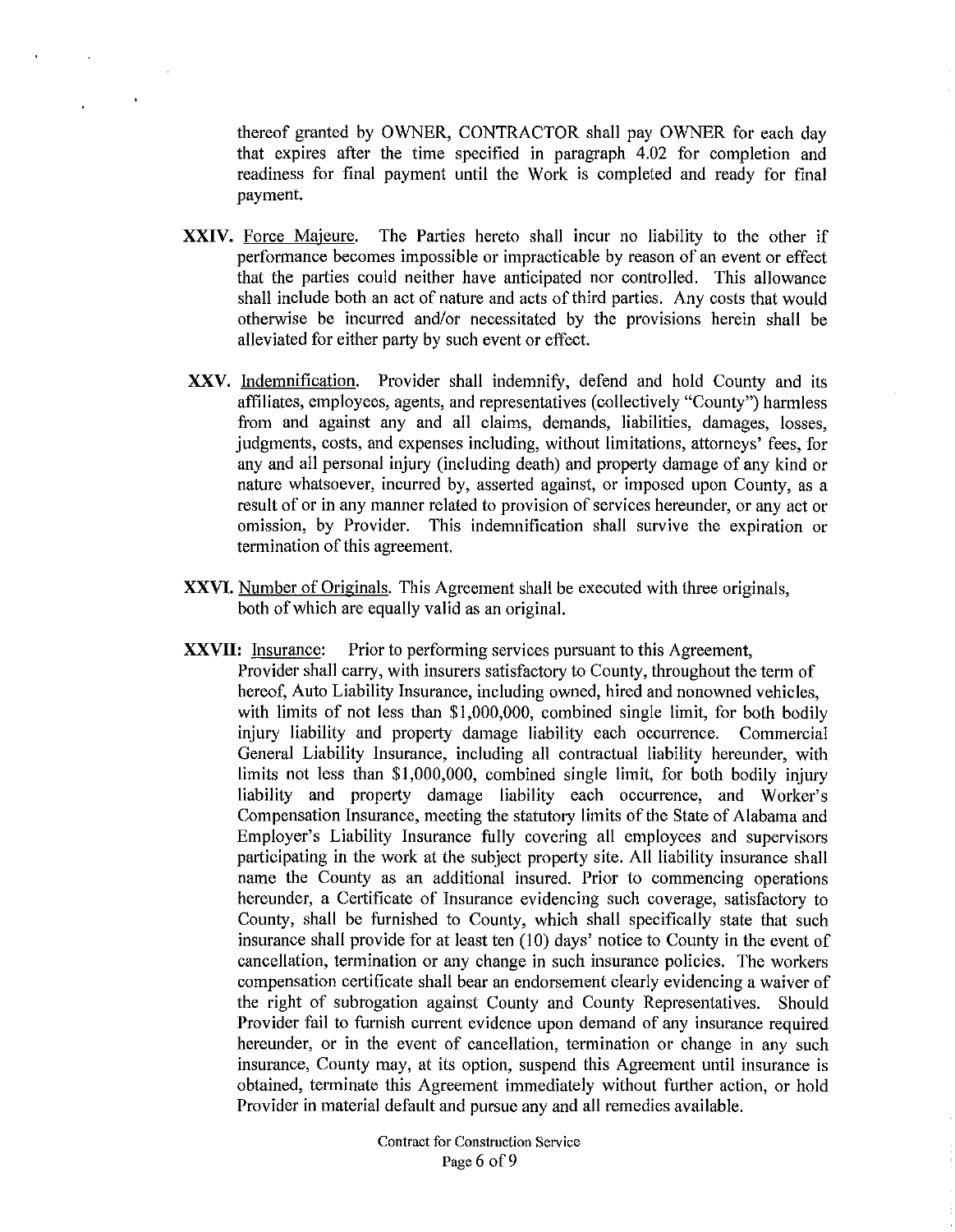# **XXVIII:** SURETY

As a material inducement for the County to enter this Agreement, any and all bond and/or surety guarantees required by the County in reference to the Project shall be in a form acceptable to the County and shall, without limitation, meet the following requirements:

(a) Acceptance of Surety. The bond and/or surety document must be reviewed by, and be acceptable to, County staff and approved by the County Commission. In the event that such document is not in an acceptable form at any time prior to or during the effectiveness of this Agreement, the services and/or work described in this Agreement shall either not commence or immediately cease, depending on the situation. Any project delay that is attributable to the County's acceptance, or non-acceptance, of the bond and/or surety document form shall in no way be consider as a delay caused by the County, and the Contractor and/or Provider waives all rights to claim that any such delay was the fault of the County.

(b) Value of Surety. The performance bond and/or surety guarantee shall be in the amount equal to 100 percent of the total cost identified in the bid response. The payment bond and/or surety guarantee shall be in the amount equal to  $100$ percent of the total cost identified in the bid response.

(c) Term of Surety. Any bond and/or surety guarantees required by the County must be valid at all times during the life of this Agreement. Notwithstanding anything written or implied herein to the contrary, in no event shall the bond and/or surety document lapse, terminate, expire, or otherwise become invalid prior to the County, or the County's authorized agent, providing a written Notice to the Provider/Contractor that the Project is in fact completed in all respects. Said Notice from the County or its authorized agent shall not be provided until the County, in its sole discretion, is satisfied that the Project is complete in all respects.

(d) Scope of the Surety. The terms and provisions of any bond and/or surety guarantee provided as part of this Project shall in all respects, without limitation, be consistent and in agreement with, the provisions of this Agreement. In the event that the bond and/or surety guarantee is in conflict with this Agreement, this Agreement shall govern. Neither this section nor this provision limits the duties of the Provider/Contractor to satisfy all of the requirements in this Agreement.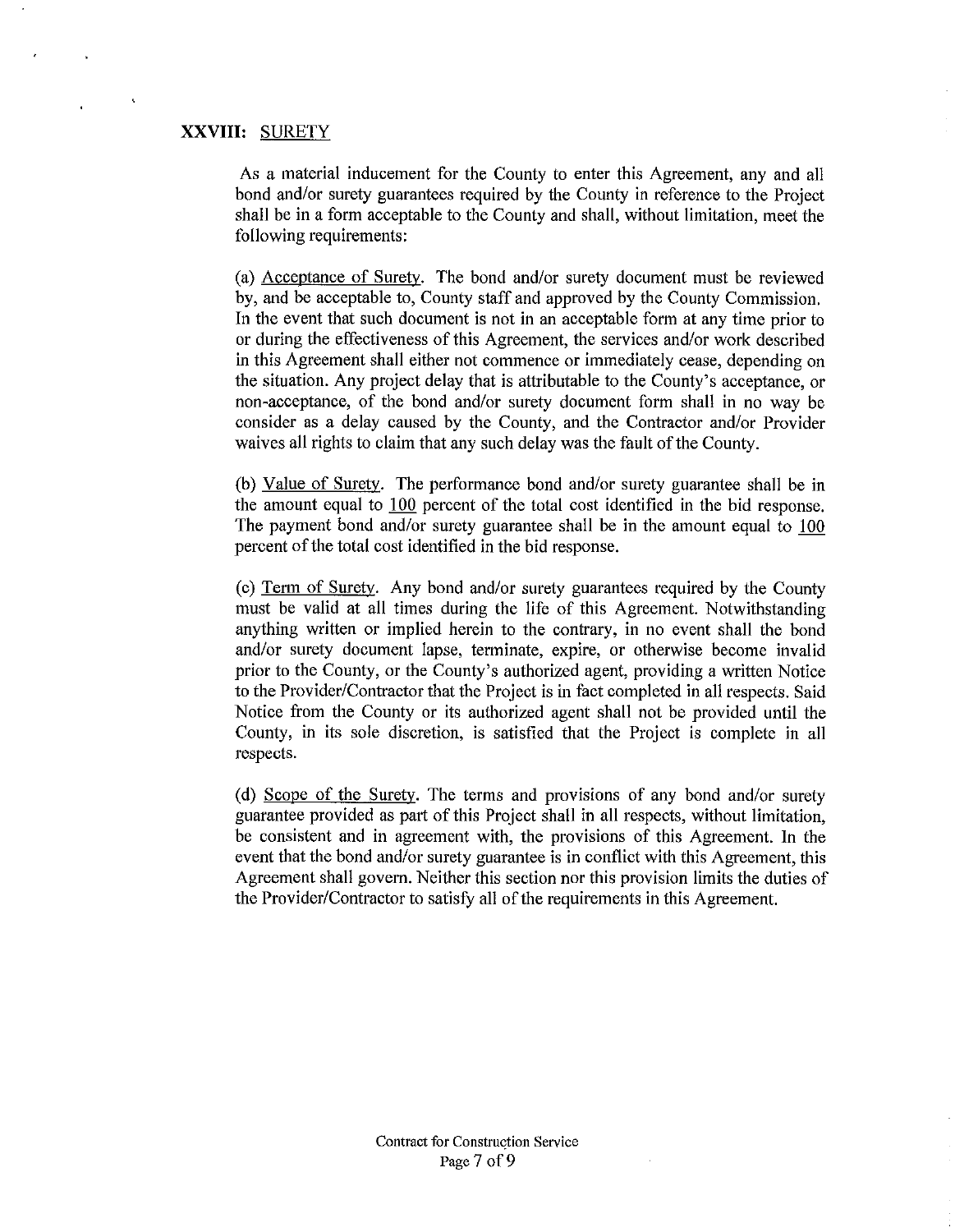## Signature and Notaries to Follow

IN WITNESS WHEREOF, the parties, by and through their duly authorized representatives, have executed this contract on the last day of execution by the COUNTY as written below.

Dence # 10/5/2 DAVIS, III Chairman

ATTEST: ATTEST:<br> *Mallie P* = 0 5 2 1<br>
WAYNE DYESS<br>
County Administrator

State of Alabama )

County of Baldwin )

 $m.$   $\frac{1}{100}$ ,  $\frac{1}{200}$ , a Notary Public in and for said County, in said State, hereby certify that, Joe Davis, III, whose name as Chairman of the Baldwin County Commission, and Wayne Dyess, whose name as County Administrator the Baldwin County Commission, are known to me, acknowledged before me on this day that, being informed of the contents of the Contract for Construction Services, they, as such officers and with full authority, executed same knowingly and with full authority to do so on behalf of said Commission.

Given under my hand and official seal, this the day of  $\bigcirc$  bber, 2021.

 $\frac{1}{\sqrt{1-\frac{1}{\sqrt{1-\frac{1}{\sqrt{1-\frac{1}{\sqrt{1-\frac{1}{\sqrt{1-\frac{1}{\sqrt{1-\frac{1}{\sqrt{1-\frac{1}{\sqrt{1-\frac{1}{\sqrt{1-\frac{1}{\sqrt{1-\frac{1}{\sqrt{1-\frac{1}{\sqrt{1-\frac{1}{\sqrt{1-\frac{1}{\sqrt{1-\frac{1}{\sqrt{1-\frac{1}{\sqrt{1-\frac{1}{\sqrt{1-\frac{1}{\sqrt{1-\frac{1}{\sqrt{1-\frac{1}{\sqrt{1-\frac{1}{\sqrt{1-\frac{1}{\sqrt{1-\frac{1}{\sqrt{1-\frac{1}{\sqrt{1-\frac{1$ 

 $\frac{1}{\sqrt{N}}$  *N*otary Public<br>My Commission Expires

My Commission Expires: December 28, 2024 .



Contract for Construction Service Page 8 of 9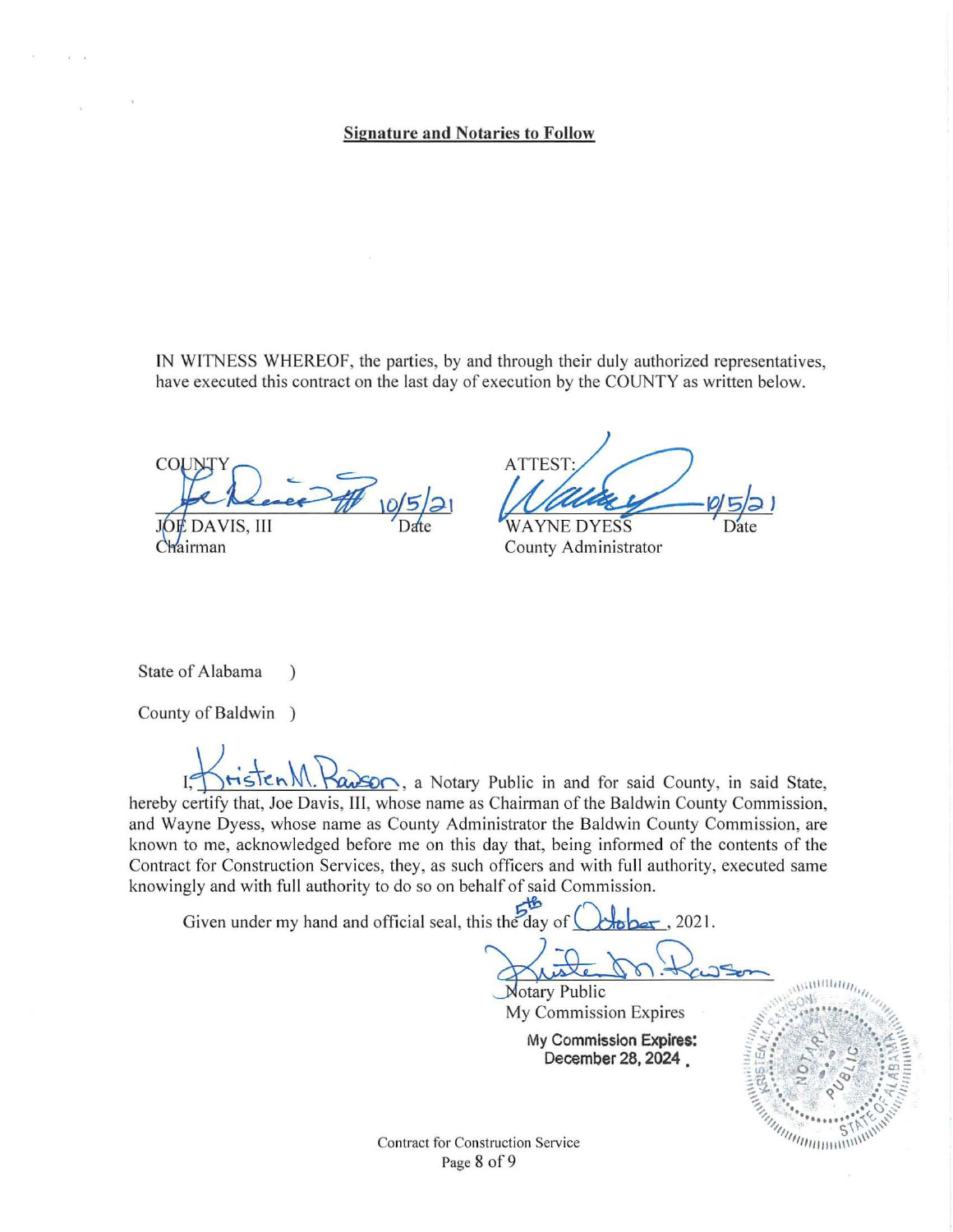CONTRACTOR: Harris Contracting Services, Inc.

*Bil=*  Brian Harris, President  $eg$ / $s$ b Date

State of *J harms*, County of  $\mathcal{D}D\mathcal{L}$ : IC)

State of  $\bigcup$   $\bigcup_{i} \bigcup_{j} \bigcup_{j} \bigcup_{j}$ <br>County of  $\bigcup_{i} \bigcup_{j} \bigcup_{j} \bigcup_{j} \bigcup_{j}$ , a Notary Public in and for said County and State,<br>hereby certify that Brian Harris whose name as President of Harris Contracting Servic signed to the foregoing in that capacity, and who is known to me, acknowledged before me on this day that, being informed of the contents of the foregoing, he/she executed the same voluntarily on the day the same bears date for and as an act of said Contractor.